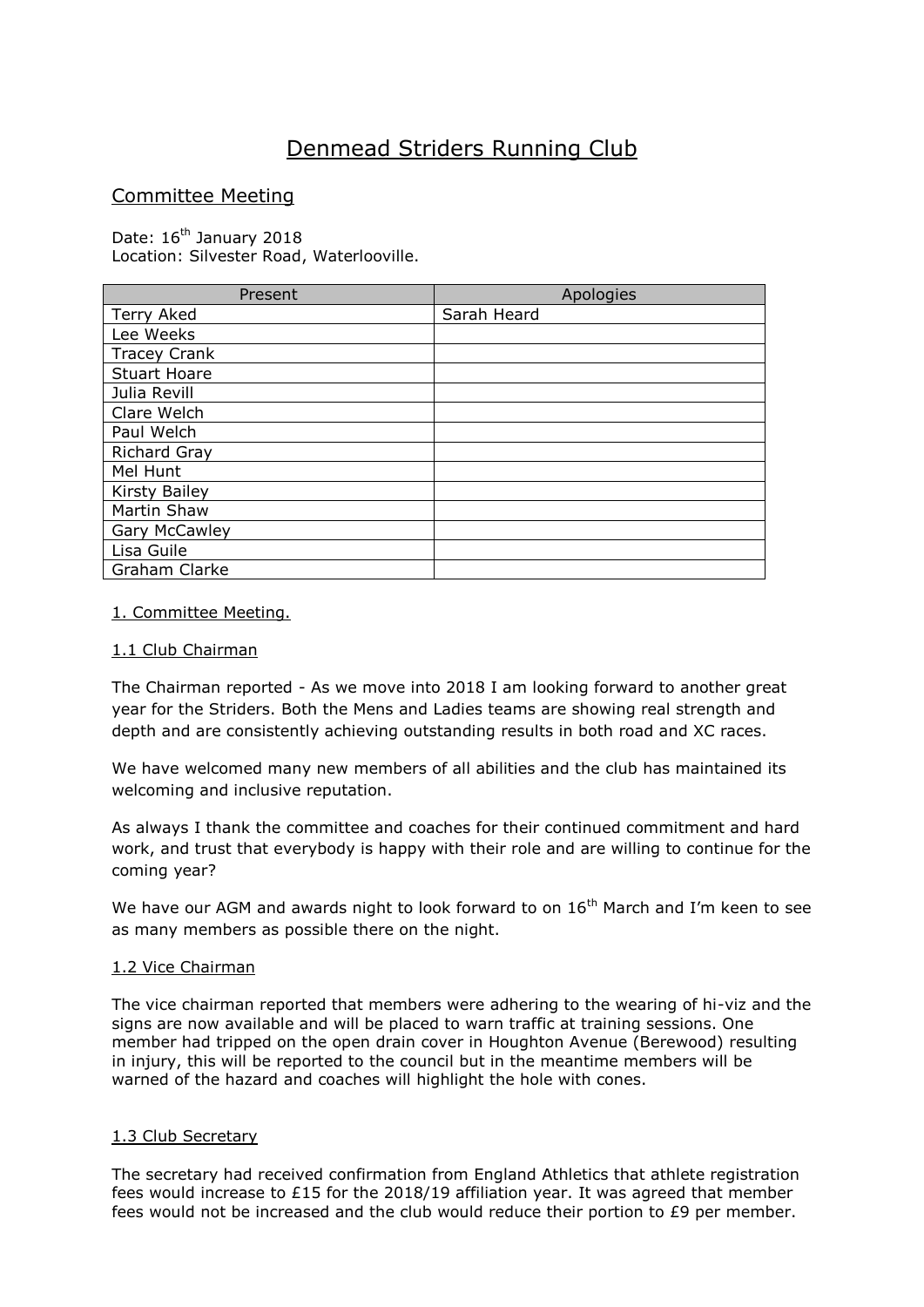England Athletics have produced guidance for clubs for the introduction of the General Data Protection Regulation (GDPR) which comes into effect on 25<sup>th</sup> May 2018. A revised membership form will be created and all members will be required to complete in order for the club to collect personal data and share this with England Athletics. Retrospective forms will be collected for members who have already paid their subscriptions. A 'Privacy Policy' will be written, agreed at the AGM and made available on the website before the effective date.

#### 1.4 Club Treasurer

The accounts are appended. Bank balance is currently £5,022.05. There will be expenses for the awards night including some new awards and trophies. We need to purchase a new team flag and it is hoped that some of the coaches will undertake the next level of training which the club will fund. The treasurer will investigate the possibility of transferring some funds to a deposit account.

#### 1.5 Membership Secretary

The membership secretary reported that members were starting to pay subscriptions for 2018. The new membership form will allow members to choose to pay by cash, cheque or direct to the bank.

#### 1.6 Club Captains

Ladies: Kirsty Bailey reported that she is very proud of the ladies performance so far. Prior to Stubbington the A team were in  $6<sup>th</sup>$  position in A Division 1 and the B team 2<sup>nd</sup> in B division 1. At Stubbington all six runners making up the two ladies teams finished within 2 minutes of each other. There is some very strong competition within the league but we are performing well with strong teams at each event. Races are filling up very quickly so it's important to get members to sign up in good time.

Men: Martin Shaw reported the men's teams are showing strength and depth with great results at all HRRL races so far;

Gosport Half had 27 racing resulting in A team  $6<sup>th</sup>$ , B team  $5<sup>th</sup>$  and C team  $2<sup>nd</sup>$ Hayling 10 had 18 racing resulting in A team  $4^{th}$ , B team  $1^{st}$  and C team  $4^{th}$ Victory 5 had 15 racing resulting in A team  $8<sup>th</sup>$ , B team  $5<sup>th</sup>$  and C team  $4<sup>th</sup>$ Stubbington results were not available but there was a very strong turnout.

The men's A team are currently  $4<sup>th</sup>$  in A division 1, B team are 3<sup>rd</sup> in B division 1 and C team  $2^{nd}$  in B division 2.

The club will consider having a D team next season so that more runners feel they are contributing to club results in a very competitive league.

#### 1.7 X-Country Representative.

Paul Welch reported that there have been 4 races in the league so far and we have had full men's and ladies teams for each race. Results were;

Pamber Forest  $18^{th}$ , QE Country Park  $8^{th}$ , Bourne Woods  $9^{th}$ , Lord Wandsworth  $8^{th}$  with our overall position  $11<sup>th</sup>$  out of 24 teams.

Paul is very pleased with the support and hopes to have full teams for the last 2 races.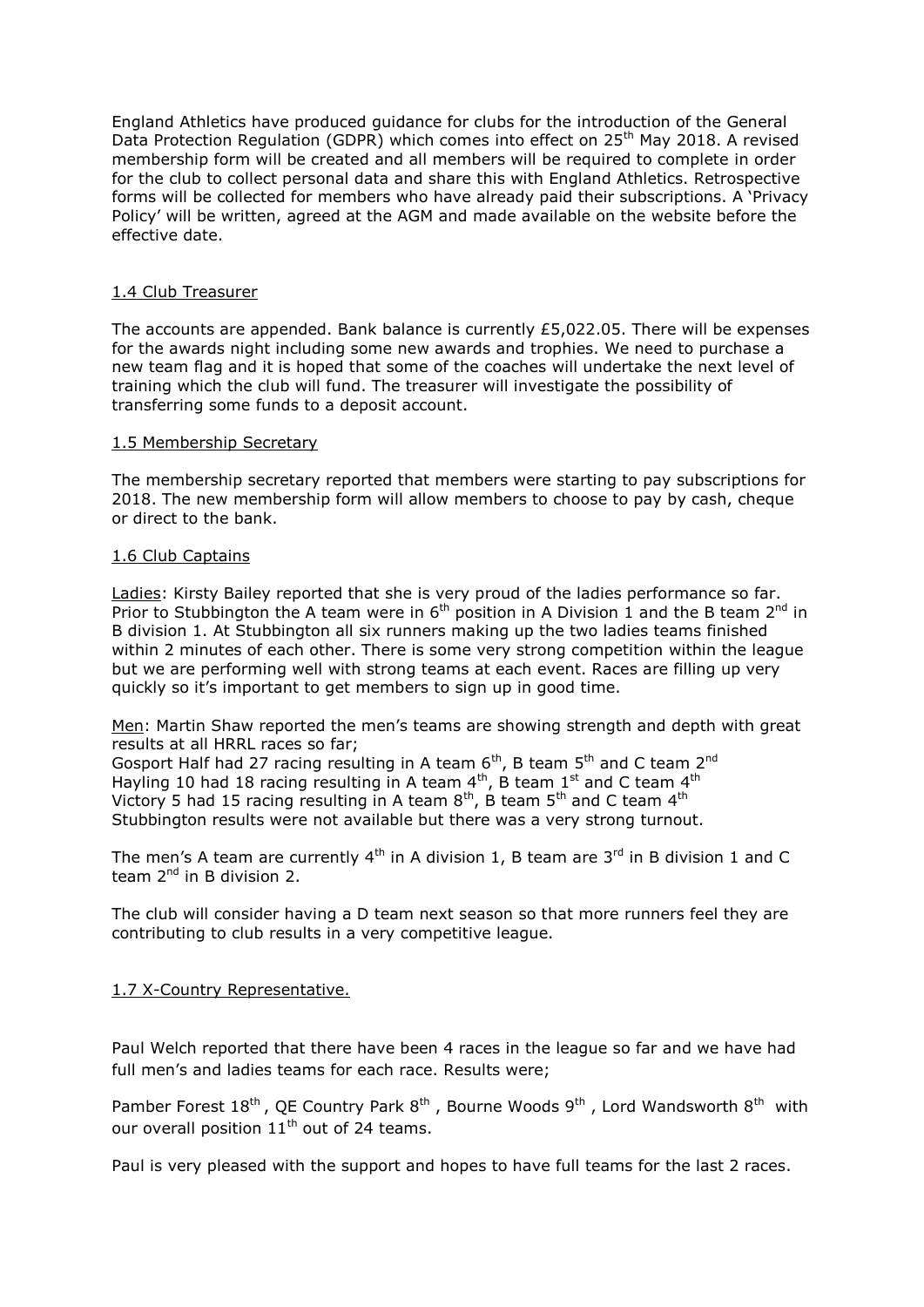# 1.8 Striders League.

Graham Clarke reported that half of the HRRL races had been completed with 6 more to go plus the 3 additional races for the Striders League. 4 of the 6 Cross country events had also been added to the scores, participation and performance had been excellent in all races. 3 ladies and 4 men had competed in all the HRRL races and 1 lady and 3 men had done all the cross country events.

The results after Stubbington are:

| Ladies                        |           | Men                            |           |
|-------------------------------|-----------|--------------------------------|-----------|
| 5 <sup>th</sup> Claire Welch  | 44 points | 5 <sup>th</sup> Paul Welch     | 54 points |
| 4 <sup>th</sup> Kirtsy Bailey | 45 points | 4 <sup>th</sup> Brian Harris   | 56 points |
| 3rd Suzanne Richardson        | 52 points | 3rd Lee Mawson                 | 62 points |
| 2 <sup>nd</sup> Lisa Peckover | 61 points | 2 <sup>nd</sup> Rob Wilson     | 63 points |
| 1 <sup>st</sup> Liz Steward   | 68 points | 1 <sup>st</sup> Gary Armstrong | 67 points |

There is still room for change with 11 races still to go.

# 1.9 Social.

Lisa Guile thanked everyone for their help and participation at the Christmas Party. It was agreed to use the same venue for the 2018 party with the provisional date of Friday 7<sup>th</sup> December 2018.

Rounders will be organised for 3 nights, one in May, July and September.

Lee Weeks will organise another walk on Easter Saturday starting at The Rising Sun, Clanfield.

#### 1.10 Publicity Officer

Nothing to report.

#### 2.0 Coaching.

Gary McCawley reported that we are now well into the winter schedule with just 10 weeks to go. There was very positive feedback after each session, especially when the session had been changed at short notice – it seems the members like the variety.

Gary has started to put the summer schedule together working with other coaches for handicap dates etc. A 10k endurance event would be planned around the middle of the summer season to take advantage of the lighter evenings.

There was an HRRLL meeting that Gary was unable to attend but no major issues were discussed.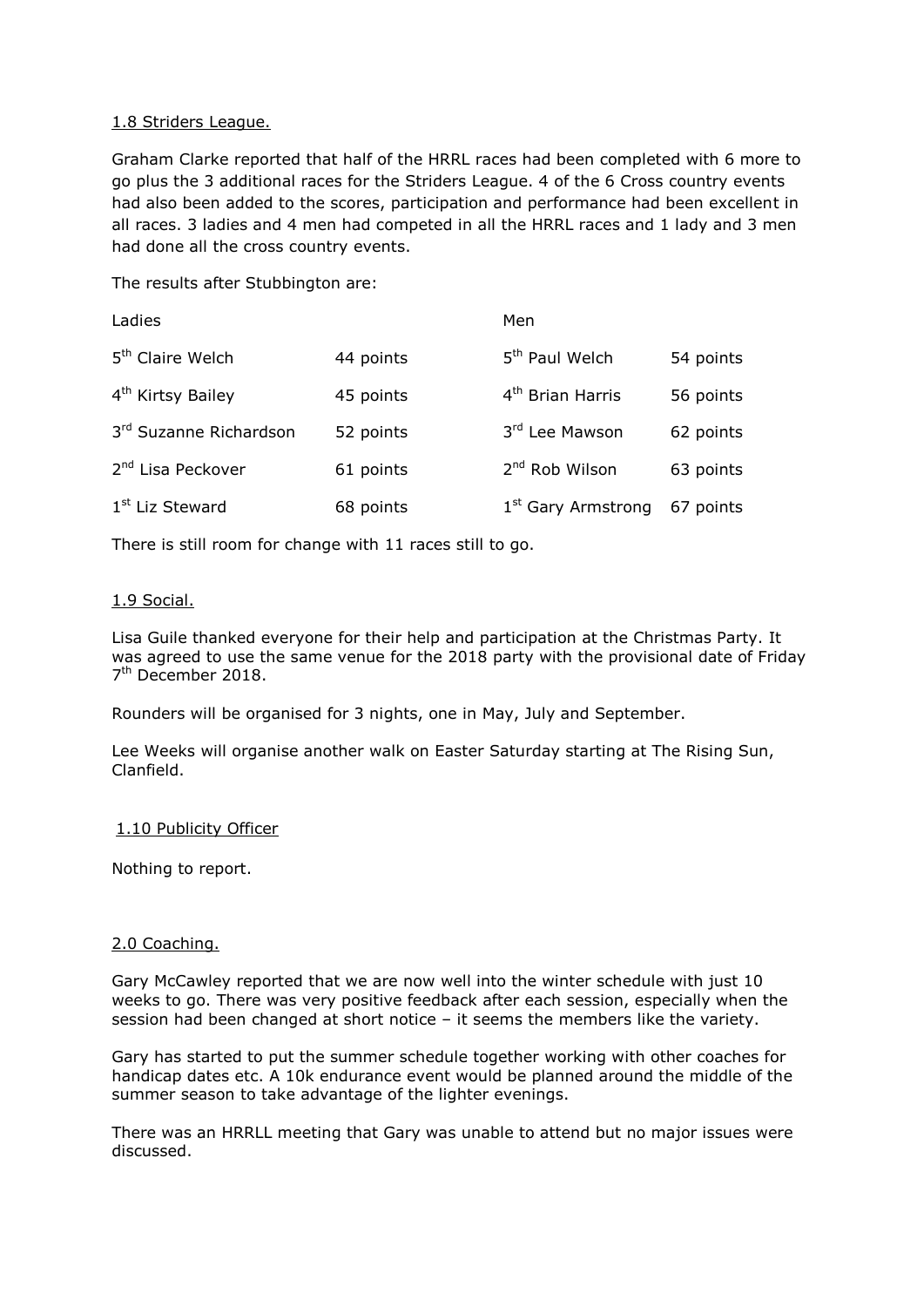# 3.0 Club Kit.

Online shops are working well. Hi-viz hoodies are now available and selling.

## 4.0 Members Representatives.

Members had reported that the minutes of the last meeting were not on the website. They had been sent to the webmaster but must have been missed. The secretary will send to Clare Welch who can upload and will get access so she can load herself in future. It was also agreed that the Agenda will be changed to include 'Matters Arising' to ensure that any outstanding actions are covered at subsequent meetings.

# 5.0 A.O.B.

5.1 Denmead 10k. The committee agreed that the Denmead 10k would go ahead on Sunday October 14<sup>th</sup> 2018. The Denmead 10k committee would look for deputies to ensure succession planning. There was some discussion about the accumulation of funds the race was creating with agreement that some would be earmarked for local charities. This would be discussed at the AGM.

5.2 Easy fundraising – A member had suggested that the person that raised the most for the club through easyfundraising should receive a prize, possibly a year's free membership. After some discussion it was agreed that this would not be appropriate as some members have more opportunity for on line shopping than others.

5.3 London Marathon Places – With VLM putting further restrictions on club places there was a discussion around the criteria for eligibility to enter the draw for club places. It was proposed that the following changes will be put to the club at the AGM to allow for the change to the club constitution;

1) To qualify for the draw entrants must have been fully paid up members for 3 consecutive years at the time of the draw.

2) As now, the first draw will be for members who have never run the London Marathon before. If we have a second place the  $2<sup>nd</sup>$  draw will now be for members who have never done it before plus members who have not competed in the past 5 years.

5.4 Gemma Heggs had expressed an interest in becoming a coach and asked if the club would support her coaching course. It was agreed that the club have enough coaches at present so this was declined. Gemma's name will be kept on file and she will be contacted if any vacancies arise in future.

5.5 AGM and Awards Night – Will take place on Friday  $16<sup>th</sup>$  March at the RNA club. Waterlooville. Proposed changes to the Constitution will be notified to members at training sessions prior to the AGM.

5.6 Great South Run – After some discussion it was agreed that due to problems with the organisation of the race and the need for marshalls at our own event, the club would no longer provide marshalls for the Great South Run.

#### Next Meeting

10<sup>th</sup> April 2018.